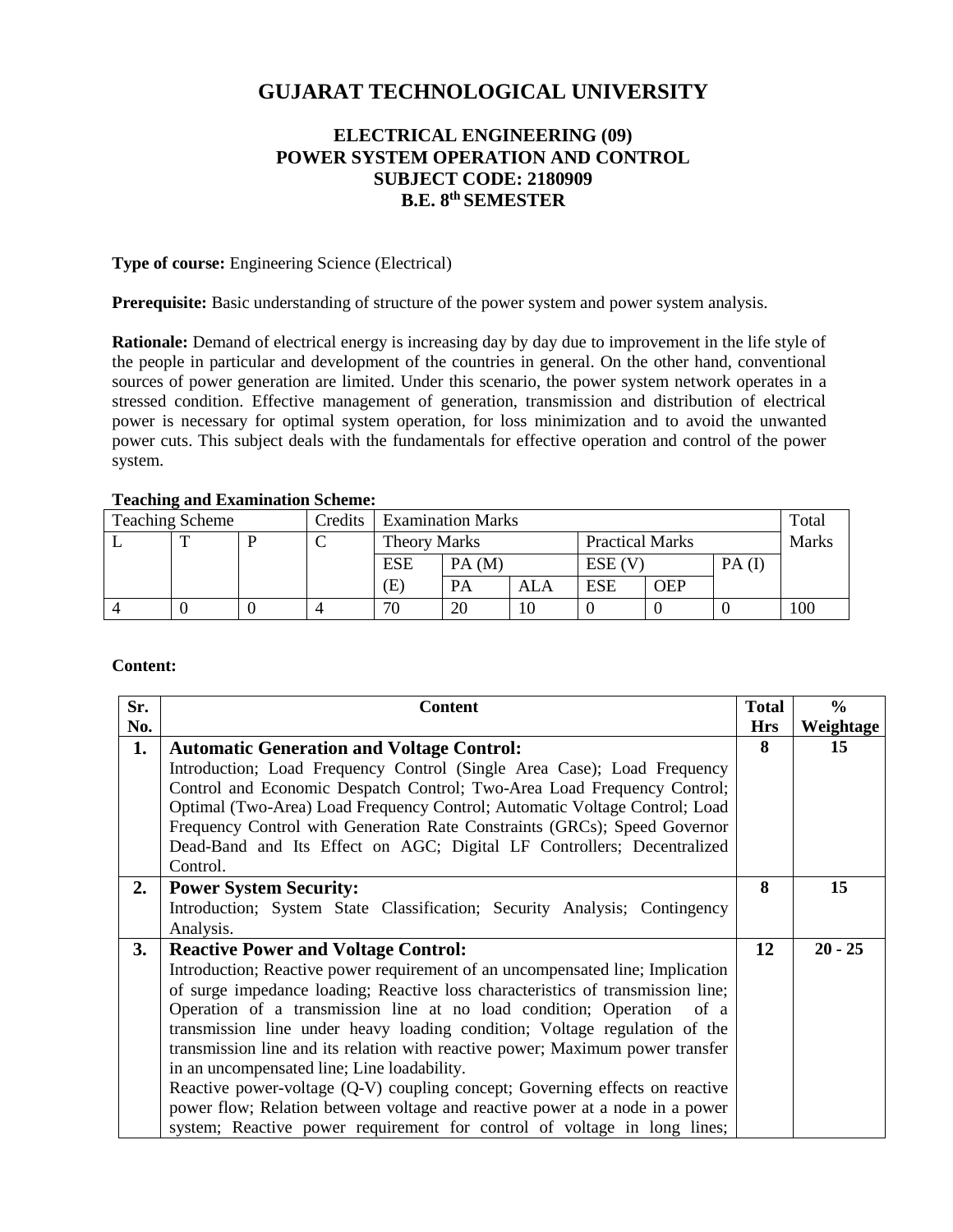|    | Operational aspects in reactive power and voltage control; Basic principle of<br>system voltage control; Reactive power flow constraints and their implications in<br>loss of voltage; Effect of transformer tap changing in the post disturbance period;<br>Effect of generator excitation adjustment in the post disturbance period; Practical<br>aspects of reactive power flow problems leading to voltage collapse in EHV<br>lines. |    |           |
|----|------------------------------------------------------------------------------------------------------------------------------------------------------------------------------------------------------------------------------------------------------------------------------------------------------------------------------------------------------------------------------------------------------------------------------------------|----|-----------|
| 4. | <b>State Estimation:</b><br>Introduction; Least Squares Estimation: The Basic Solution; Static State                                                                                                                                                                                                                                                                                                                                     | 12 | $20 - 25$ |
|    | Estimation of Power Systems; Tracking State Estimation of Power Systems;                                                                                                                                                                                                                                                                                                                                                                 |    |           |
|    | Some Computational Considerations; External System Equivalency; Treatment<br>of Bad Data; Network Observability and Pseudo-Measurements; Application of                                                                                                                                                                                                                                                                                  |    |           |
|    | Power System State Estimation                                                                                                                                                                                                                                                                                                                                                                                                            |    |           |
| 5. | <b>Load Forecasting:</b>                                                                                                                                                                                                                                                                                                                                                                                                                 | 8  | 15        |
|    | Introduction; Forecasting Methodology; Estimation of Average and Trend                                                                                                                                                                                                                                                                                                                                                                   |    |           |
|    | Terms; Estimation of Periodic Components; Estimation of y <sub>s</sub> (k): Time Series                                                                                                                                                                                                                                                                                                                                                  |    |           |
|    | Approach; Long-Term Load Predictions Using Econometric Models; Reactive                                                                                                                                                                                                                                                                                                                                                                  |    |           |
|    | Load Forecasting.                                                                                                                                                                                                                                                                                                                                                                                                                        | 8  |           |
| 6. | <b>Introduction to Power System Deregulation and Restructuring:</b><br>Introduction; Motivation for Restructuring of power system; Electricity market                                                                                                                                                                                                                                                                                    |    | 15        |
|    | entities and model; Benefits of Deregulation; Basic terminologies; Deregulation                                                                                                                                                                                                                                                                                                                                                          |    |           |
|    | - International scenario; Milestones of deregulation in the world;                                                                                                                                                                                                                                                                                                                                                                       |    |           |
|    | Indian power sector – Past and present status: Growth of power sector in                                                                                                                                                                                                                                                                                                                                                                 |    |           |
|    | India – An overview, A time line of the Indian power sector, Players in the                                                                                                                                                                                                                                                                                                                                                              |    |           |
|    | Indian power sector, Research and professional bodies.                                                                                                                                                                                                                                                                                                                                                                                   |    |           |
|    |                                                                                                                                                                                                                                                                                                                                                                                                                                          |    |           |

## **Suggested Specification table with Marks (Theory):**

| Distribution of Theory Marks (%) |              |         |         |         |       |  |  |
|----------------------------------|--------------|---------|---------|---------|-------|--|--|
| <b>R</b> Level                   | <b>Level</b> | A Level | N Level | E Level | Total |  |  |
| 15                               |              | 30      |         |         | 100   |  |  |

### **Legends: R : Remembrance ; U = Understanding; A = Application; N = Analyze; E = Evaluate (Revised Bloom's Taxonomy)**

**NOTE :** This specification table shall be treated as a general guideline for students and teachers. The actual distribution of marks in the question paper may vary slightly from above table

### **Reference Books:**

- 1. Modern Power System Analysis D. P. Kothari, I. J. Nagrath, TMH Publication
- 2. An introduction to Reactive Power Control and Voltage Stability in Power Transmission Systems A Chakrabarti, D P Kothari, A K Mukhopadhyay, Abhinandan De, PHI
- 3. Electrical Power Systems P. Venkatesh, B.V. Manikandan, S.C. Raja, A. Srinivasan, PHI
- 4. Power System Analysis J. J. Grainger, W.D. Stevenson, Mc-GrawHill series publication
- 5. Power Generation Operation and Control A. J. Wood, B. F. Woolenberg, John Wiley and Sons
- 6. Power System Analysis Hadi Saadat, Mc-GrawHill series publication
- 7. Advanced Power System Analysis and Dynamics L. P. Singh, New Age International
- 8. Operation of Restructured Power Systems K. Bhattacharya, H. J. Bollen, J. E. Daalder, Kluwer academic publishers
- 9. <http://nptel.ac.in/courses/108101040/> (PSOC webcourse)